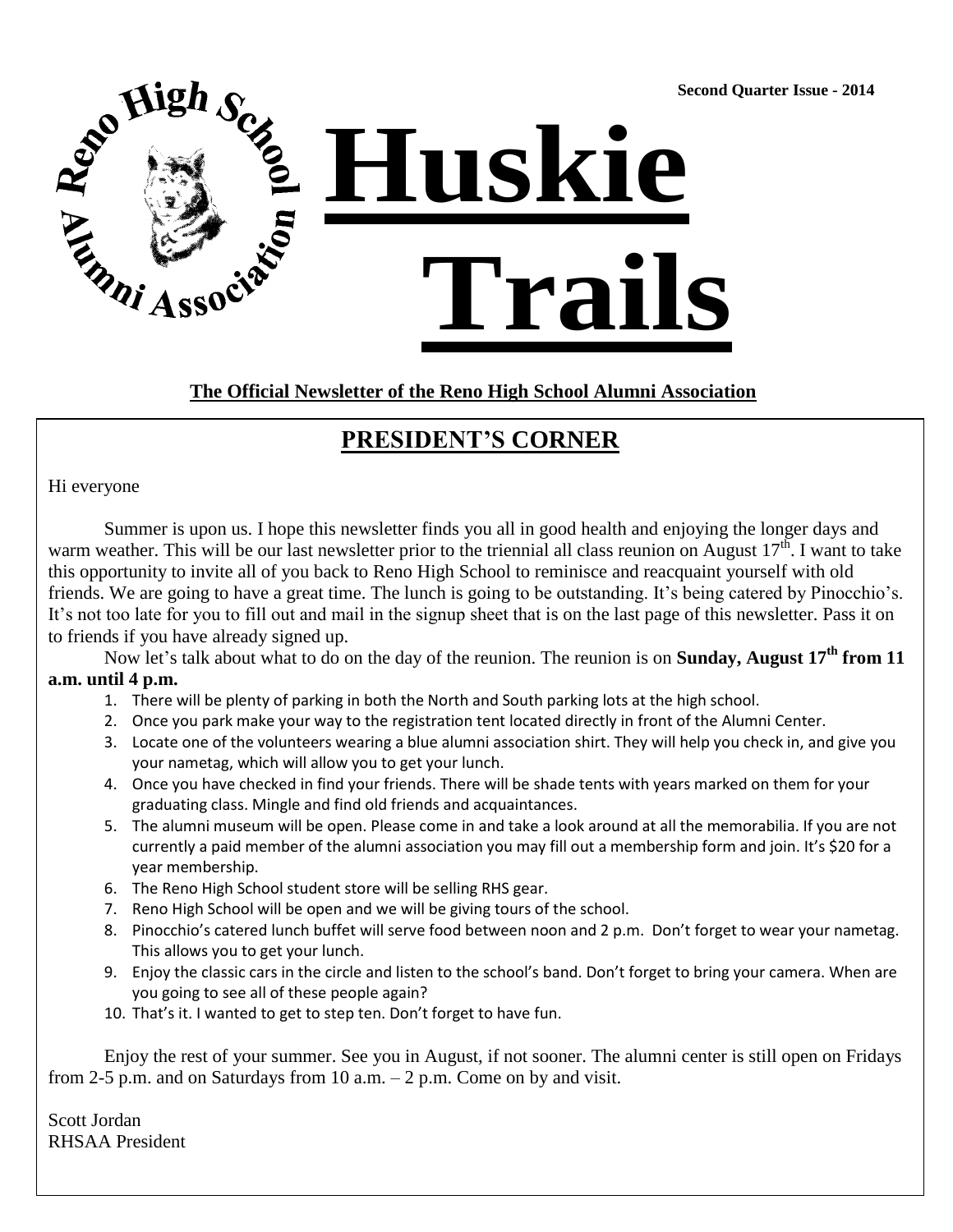

### **RENO HIGH SCHOOL LEGACY** CATHARINE HAZEL TROTH NICHOLS RICE Born: Galesburg, Illinois – 9/3/1888 ------- Died: San Jose, California – 7/1/1988

*This is a small portion of the "Memoirs of Catharine 'Hazel' Troth Nichols Rice," in which she tells about her early years growing up in the Midwest and coming West where she graduated from Reno High School in 1906. She lived in Wichita, Kansas, after her father's death in 1899 with her widowed mother and brother, where her mother worked as a seamstress in a shirt factory.*

"After my  $14<sup>th</sup>$  birthday, I entered the Wichita High School. The daily schedule was very different. We reported to Home Room at 8:30 a.m., had ten minute opening exercises which consisted of the teacher reading from the Bible, a song or hymn, then a short prayer by the teacher. We had 40 minute classes until noon. One period in the morning was for study, as was 12 noon to 12:30 p.m., except on chorus days. We were dismissed at 12:30 – consequently, most studying had to be done at home. My studies were Algebra, English, Greek, Latin, Literature, and Home Economics (sewing and cooking). During my sophomore year, my mother was not well, so in April 1904, I quit high school to go to work at the new Dime Store. I was hired as a cashier at \$3.00 a week.

 In September, 1904, my Uncle Bill was offered a job to move to Reno, Nevada, to become a dealer at the Palace Gambling House. Our friends discouraged us, saying Reno was a bad town – that cowboys and Indians came in to celebrate every Saturday night with much drinking, shooting, etc. Uncle Bill promised to take care of us and keep us from danger, so we shipped our household goods, boarded the train and headed WEST! After dinner the first night we thought all the stories we had heard had come true. There was so much noise, people shouting, many Indians passing our house, even shooting going on. We found out the next day that it was not only Halloween but also Nevada Admission Day celebration. A new experience for us! My brother, Emory, started school in the eighth grade – his teacher was Mrs. Booth. I took a job at Palace Dry Goods and worked there until after Christmas and inventory. After talking with a neighbor, it turned out that the classes I was studying in Wichita when I quit was about where the Reno High Seniors were at that time. In January 1906, I met with Mr. Winfrey, the principal at RHS. I was accepted into the Senior Class! The Reno High School I attended was the original building on West Street between Fourth and Fifth Streets. It was 2 stories with elementary grades taught on the first floor. High School was on the second floor with the laboratories in the basement. We had 26 students in the June and December classes. It was a 3 year course and you were eligible to enter the University of Nevada upon graduation. The social events usually included both classes. For me, the most important one was our trip to Virginia City on the V & T (Virginia & Truckee) Railroad. It had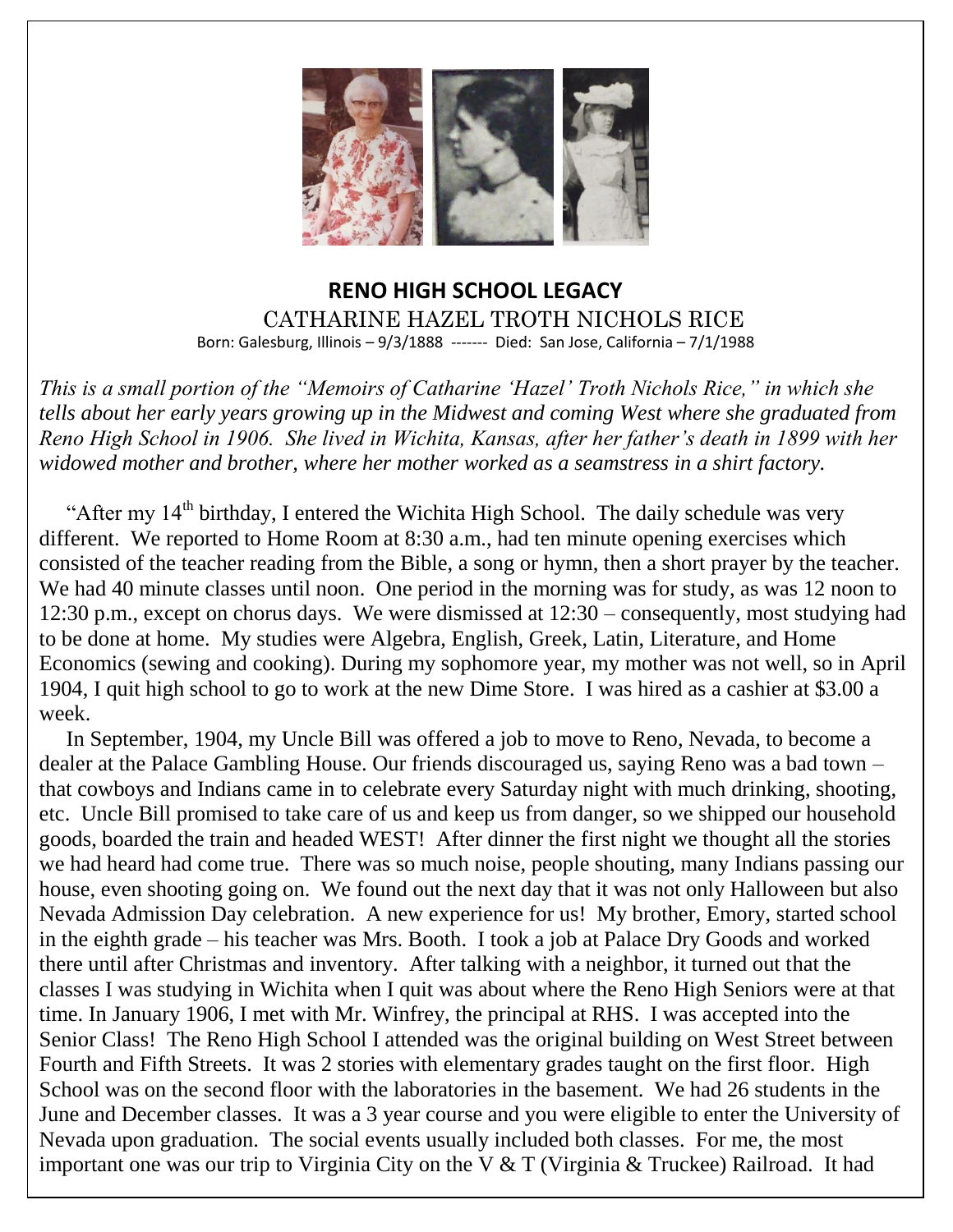been the custom for years for Reno High Seniors to invite the Seniors of Virginia City for a weekend in Reno just before graduation. On alternate years, Virginia City invited RHS Seniors for a weekend on the Comstock. It was my good fortune to be a senior in 1906 when our class went to Virginia City!

Schoolhouse at the opposite end of town where we met each morning to begin our adventures. One day we climbed Mt. Davidson to the flagpole. We had gone up the 'hogback' because it was an easier climb. My friend and I looked down on her house directly below – far below – and after a bit of begging, were allowed to go back down the face of the mountain  $-$  a very dangerous route  $\frac{11}{11}$ indeed!!! Needless to say her mother was not pleased! Another day we went down 1500 feet into one of the old mines. We went down on the elevator that the men took to work. We were dressed in oilskins because of the water at that level. When we reached the 1500 ft. level we walked a long way into the tunnel where the men were working. Three of us couldn't make it that far because of the heat and steam, making it difficult to breathe. All the others made it  $-1$  have regretted that I  $\frac{4.4 \text{ m}}{4.4 \text{ m}}$   $\frac{4.4 \text{ m}}{4.4 \text{ m}}$ .  $\frac{4.4 \text{ m}}{4.4 \text{ m}}$ .  $\frac{4.4 \text{ m}}{4.4 \text{ m}}$ .  $\frac{4.4 \text{ m}}{4.4 \text{ m}}$ .  $\frac{4.4 \text{ m}}{4.4 \text{ m}}$ .  $\frac{4.4 \text{ m}}{4.4 \text{ m}}$ .  $\frac{4.4 \text{ m}}{4.4 \text{ m}}$ .  $\frac{4.4 \text{ m}}{4.4 \text{ m}}$ .  $\frac{4.$ didn't! The really big social event was the dance on Saturday night. It was held in the original International Hotel. To me the dance floor was very unusual because it was laid over railroad car springs. Lovely to dance on! What a delightful and different weekend for a girl from the flatlands We were invited to stay in the home of the Virginia City Seniors. My hostess lived in the last house at the far end of town, near the old cemetery. It was quite a walk to the Fourth Ward of Kansas! We came back to Reno via the V & T late Sunday afternoon – tired but so happy!!

When I began my final semester at RHS in the fall, my class had only 10 students – 3 had dropped out to go to work. The fall was busy with school work, getting ready for graduation, writing our graduation themes, and of course the social events, parties, and dances. Our parties were held in homes, our dances in the old gym at the University of Nevada.

 Graduation Day was December 14, 1906. The girls dressed in long white dresses, the boys in dark suits. There was a nice program. We all had memorized our theses and gave them. We had choral music by the high school, an orchestra number, a piano solo by Hazel Fletcher, I sang a solo – 'The Fiddle and I,' accompanied on the violin by Vesta Rosenthal and on the piano by Mrs. Layton, our music teacher. My thesis was entitled, 'The Wizard of Santa Rosa – Luther Burbank.'"

 *This brief picture of Hazel Troth's graduation from Reno High School in 1906 is taken from her autobiography which she put together as a gift to her family in the early 1980's (when she was 92 years of age). It illustrates the many changes and similarities that our students experience today. The Reno High School members of 'Grammie's' family who have also graduated at RHS love to celebrate and share her legacy. To date, we represent 29 family members who are RHS alumni! The last RHS graduation she attended was in 1983, to honor two great-grandchildren: Brian Bell and Malia Bell. Now there is another great-great grandson (Sam Combs, Class of 2017) in line to carry on the tradition! (Courtesy of Vance '58 & Marilyn '59 Bell)*

#### **CLASSIC CARS FOR THE 2014 ALL-ALUMNI REUNION**

 Because many Reno High grads own restored vehicles and enjoy displaying them, we are again providing the opportunity to do so. Arnie Arzoian (Class of 1954) has volunteered to manage the classic car display for the 2014 reunion. Stock, modified, roadsters, street rods, T-buckets, sports cars, and trucks manufactured before 1980 and in good presentable condition may be displayed.

Alumni, and friends of alumni, who wish to display their vehicles at the August  $17<sup>th</sup>$  reunion should call Arnie at (775) 825-4114 before August  $10^{th}$ .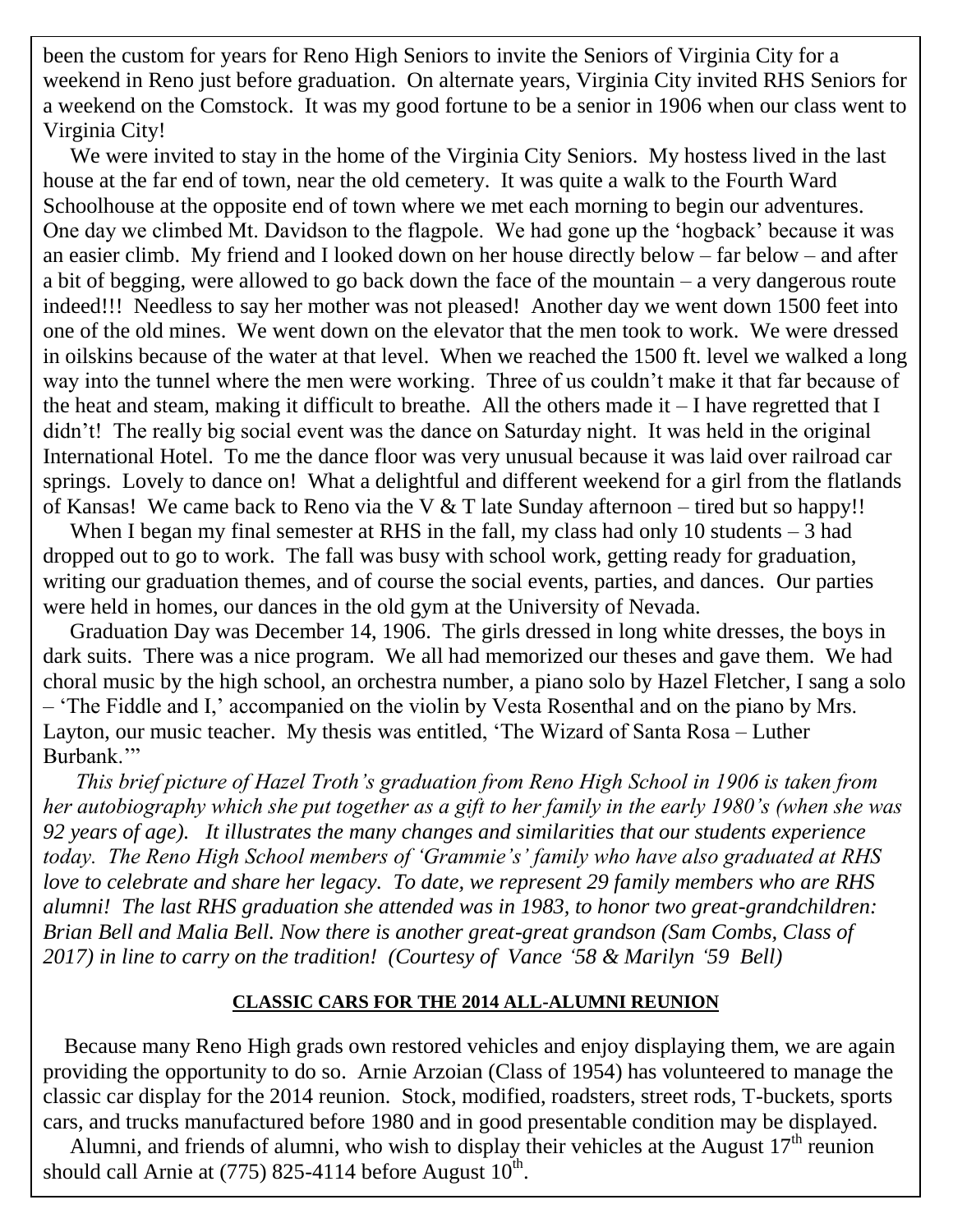### **AROUND THE RHS CAMPUS**

- **2012** The KHS Varsity Baseball Team won the Northern Region title for the time<br>state competition. The team ended the session with a 34–5 record. 1. The RHS Varsity Baseball Team won the Northern Region title for the third straight year but lost in
- 2. Social Studies Teacher, Richard Clark, was named the Gilder Lehrman Institute of America History Social Studies Teacher of the Year for the state of Nevada.
- 3. The Academic Olympics Team won first place in Washoe County School District competition.
- 4. Robert Sullivan, former RHS Principal (2002-2012), was named Principal of the Year as Principal of the Academy of Arts, Careers and Technology.
- 5. Savannah Schulze (softball & basketball) and Matt Young (baseball & football) were named as two of ten NIAA top student-athletes of 2014. Savannah was also selected to be a member of the RGJ All-North Softball Team.
- 6. Class of 2014 Statistics: 370 graduates, 121 Honor Diploma Candidates, 5 National Merit Scholarship Finalists, 13 earned a 4.0 GPA or higher, 32 have sustained perfect attendance, 114 students are members of the Honor Society, and Student Leadership and JROTC programs donated 4,500 hours to community service projects.

# **2014 RHSAA SCHOLARSHIP WINNERS**



**Michael Gotera** – plans to attend Johnson & Wells University in Rhode Island and major in Advertising and Marketing.



**Claire DeAngeli** – will be attending St. Olaf College in Minnesota majoring in Biology.



**Jacob Wait** – plans to attend the University of Arizona majoring in Electrical or System Engineering.



**Abbie Seeliger** –plans to attend the University of Notre Dame and later attend medical school.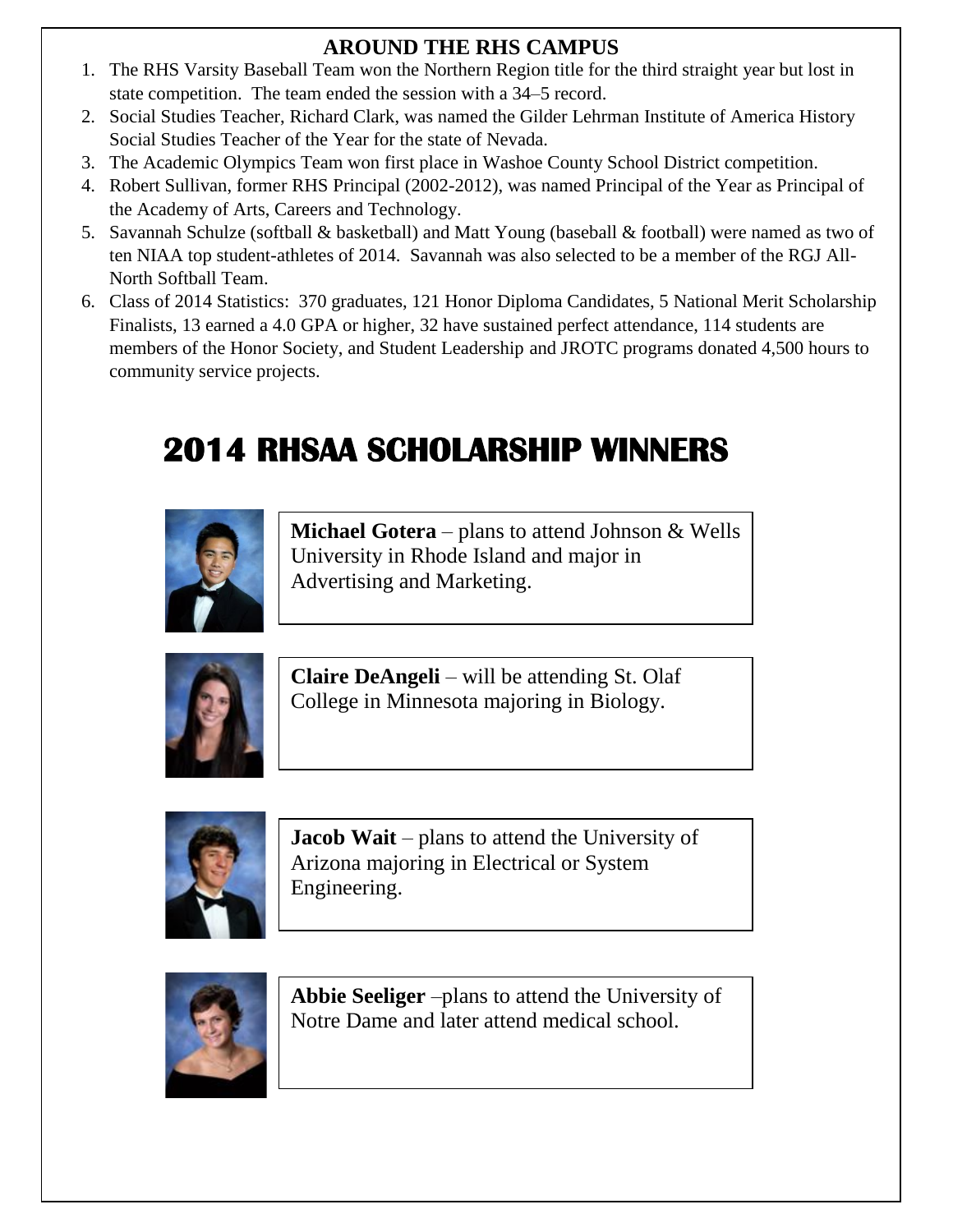### **PAULINE E. WESTOVER SCHOLARSHIP**



 Few people are aware of the fact that a graduating senior from Reno High School is the recipient of the largest scholarship, as far as we know, awarded each year to a Washoe County graduating senior.

The story behind the scholarship is interesting and also little well-known.

 Pauline Westover and her children arrived in Reno in the early 1920's. She made a living for her family by taking in laundry and ironing. The oldest daughter, also named Pauline, graduated from Reno High School in 1925. There is no record of any of her siblings attending Reno High or graduating from there.

 The family moved to California in the 1930's. There is also no record of the mother or her two daughters ever returning to Reno.

 The daughters developed a life-long love and devotion to their mother. They became accomplished photographers. They were well-known by many Hollywood stars of the day. But their real love was nature. With mother in tow, they traveled throughout the United States taking pictures of all of our National Parks. Their portfolio of these black and white pictures is now the possession of our Reno High Alumni Museum and available for anyone to see. Our Museum is open on Fridays from 2 P.M. until 5 P.M. and on Saturdays from 10 A.M. until 2 P.M.

 Upon their deaths, the sisters left a very sizable estate. To honor their mother, and in accordance with their wishes, a four-year scholarship is to be awarded every year to a student graduating from Reno High School. The only requirement is that they remain in the university of their choice for at least four years, and maintain at least a "B" average. Betty Jo Baker, Class of 1951, is the RHS Alumni Association Coordinator for this scholarship. Seven students have been honored with this scholarship since 2008, the latest being Henry Ng.



 Henry Ng plans to attend the University of Nevada, Reno and major in either nursing, veterinary studies, or psychology.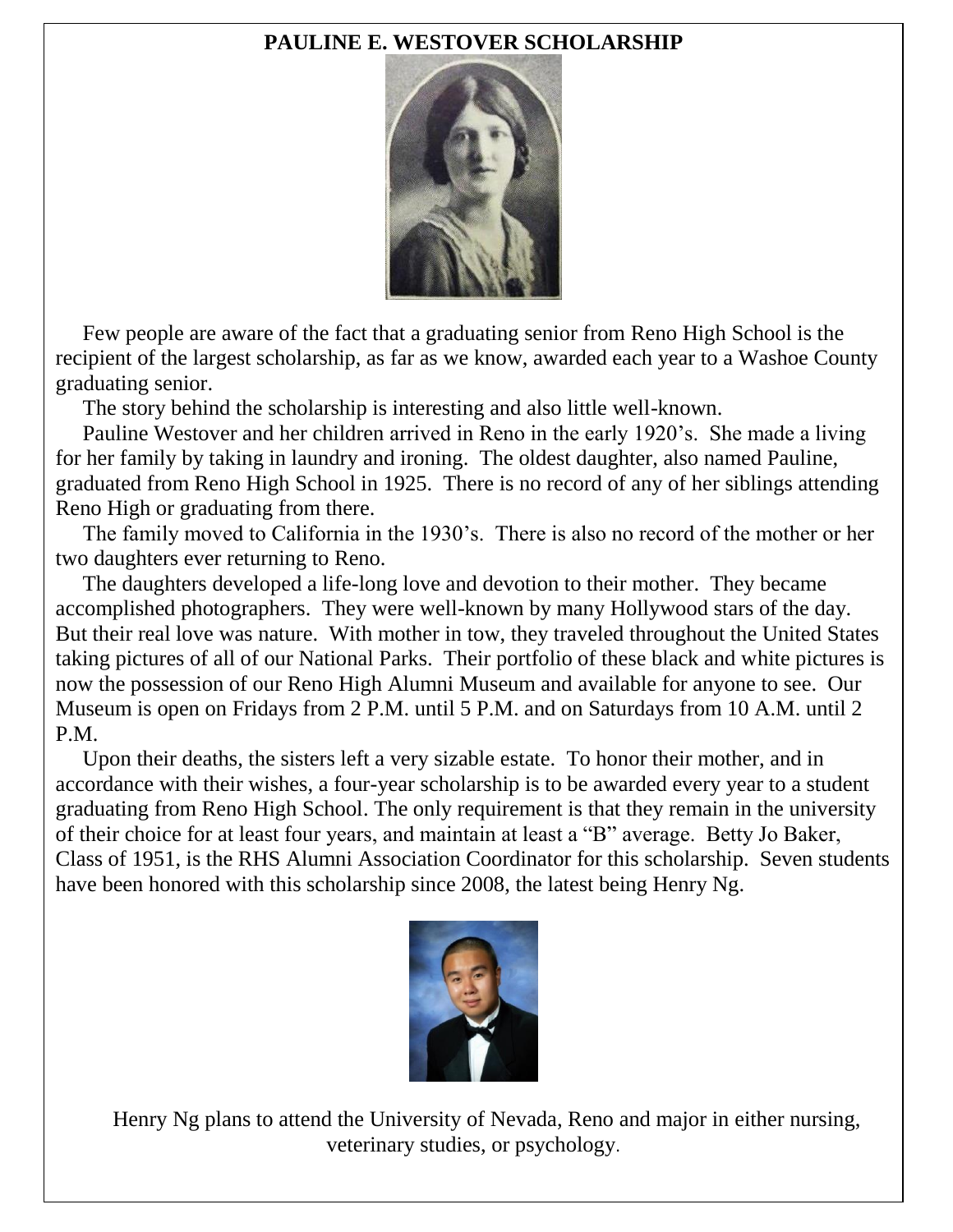# **ALUMNI NEWS**

- **1. Jolene Adams Cook**, Class of 2000, was profiled in the RGJ as the General Manager of the Great Basin Community Food Co-op, The store was named one of the country's fastest growing co-ops.
- **2. Warren Rapp**, Class of 1985, was featured in the RGJ . He has been hired to lead the program management for the Nevada Institute of Autonomous Systems at Reno Stead Airport. His job is to smooth the way for the practical use of drones in Nevada. While at RHS, Warren was the #2 soccer player in the state. He attended Brigham Young University, became a U.S. Marine Corps pilot, and later flew C-130 planes for the Nevada National Guard.
- **3. Eliot Drake**, Class of 1998, won the Downtown River Run Marathon with a time of 2:52:31.
- **4. Ben Stevenson,** Class of 2013, was chosen to play on the U.S. national water polo team.

### **UPCOMING CLASS REUNIONS**

The summer of 2014 is almost upon us! Plans are already in progress for the following classes and their contacts. Many reunions are being planned around our all-class reunion on August 17<sup>th</sup>. Contact your Class Representative found on our web site for further information. If your class is planning a reunion and it's not on this list, please notify us of your plans by calling Betty Jo Baker at 851-3203.

| <b>YEAR</b>       | <b>CONTACT</b>                               | <b>DATE</b>   |
|-------------------|----------------------------------------------|---------------|
| $1950 - 64$ Years | Joanne Kimball - 786-0823                    | <b>Aug 16</b> |
| 1951 - 63 Years   | Betty Jo Baker - 851-3203                    | <b>Aug 16</b> |
|                   | Gloria Garaventa - 826-4950                  | Aug 16        |
| $1952 - 62$ Years | Daryl Pelizzari - 972-1443                   | <b>Aug 15</b> |
| $1953 - 61$ Years | Joanne Petre - 323-7770                      | Aug 15        |
| 1955 - 59 Years   | Ann Carlson - 825-9542                       | <b>Aug 16</b> |
|                   | Joe Granata - 425-6777                       |               |
| $1956 - 58$ Years | Jerry Smith - 826-8994                       | Oct 18        |
| $1958 - 56$ Years | Jerry Gribble - 882-3004                     | <b>Aug 16</b> |
|                   | Vance Bell - 829-7177                        |               |
| $1959 - 55$ Years | Kay Galbraith $-626-6958$                    | <b>Aug 16</b> |
|                   | Marilyn Bell - 829-7177                      |               |
| $1964 - 50$ Years | Vicki Loose - 331-5050                       | Aug 15-16     |
|                   | Linda Giossi - 322-4816                      |               |
| 1969 - 45 Years   | Deborah Lundgren - 527-6464                  | <b>Aug 16</b> |
| 1974 - 40 Years   | Kim Perkins Miller - 340-3595                | Aug 15-17     |
|                   | e-mail: kemiller77@gmail.com                 |               |
|                   | Dean Stone - e-mail: deanstone56@hotmail.com |               |
| 1979 - 35 Years   | Randi Thompson - 830-8407                    | Jul 25-26     |
|                   | e-mail: randithompson79@gmail.com            |               |
| 1984 - 30 Years   | Paige Tripp Murray - 742-8681                | Aug 8-9       |
|                   | e-mail: paigemurray@yahoo.com                |               |
| 1994 - 20 Years   | Megan Forgarty - 338-3378                    | Jul 18-19     |
|                   |                                              |               |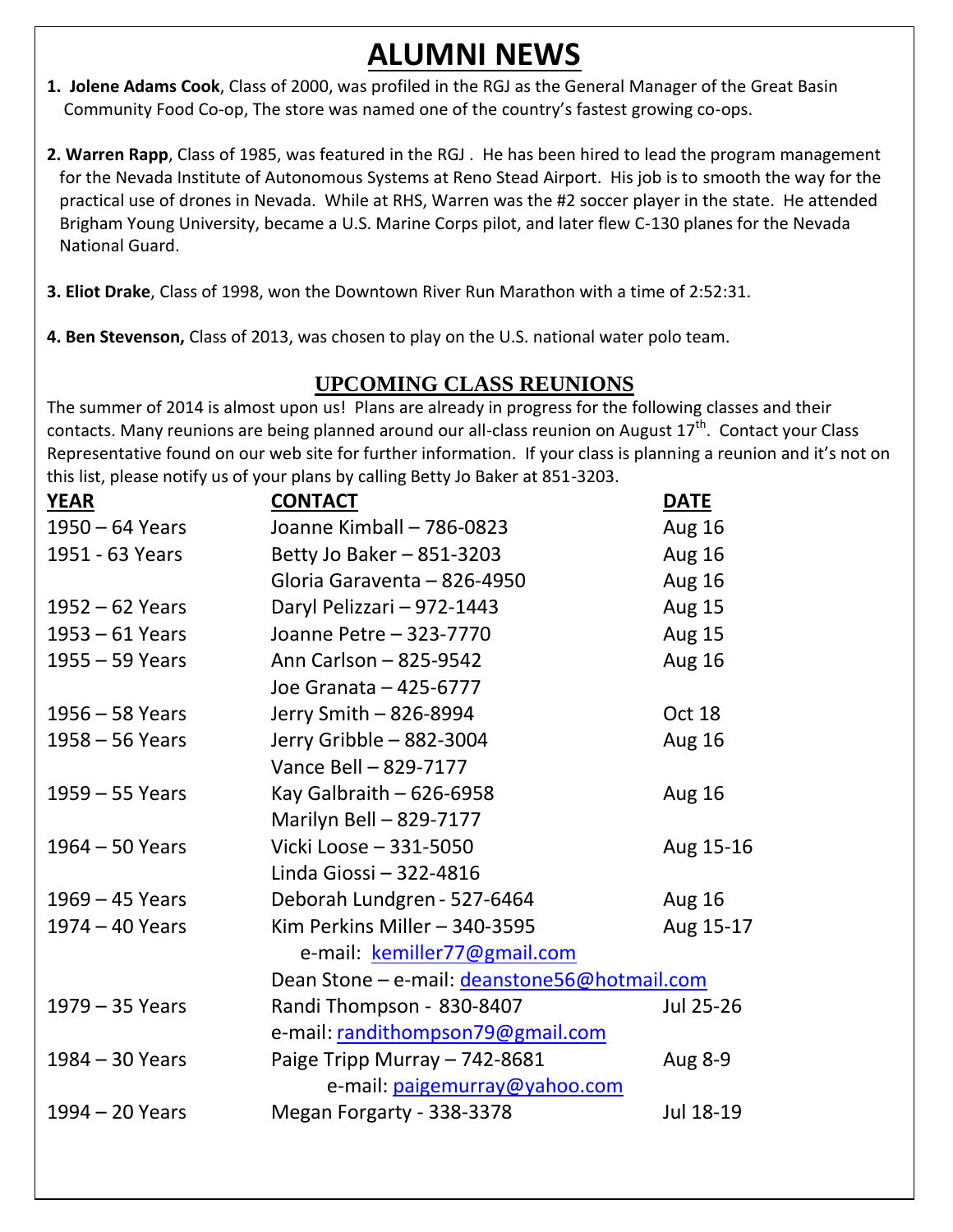

# **7th Triennial All Alumni Reunion**



### For all alumni, teachers, administrators and staff

Tents for shade provided

Bring your cameras

Reminisce with old friends remembering the good old days

**School Tours** 

**At Reno High School** 395 Booth Street

Visit the Alumni Museum

# Sunday, August 17, 2014

11:00 a.m. until 4:00 p.m. Food served from 12:00 p.m. until 2:00 p.m.

PINOCCHIO'S CATERED LUNCH BUFFET - PASTA, CHICKEN, MEATBALLS, SALAD, AND WATER/SODA INCLUDED.

Alcoholic beverages are not permitted on school property Pre-registration is required and reservations close on August 1, 2014 Food and drink tickets will be at the check-in tables.

Make checks payable to: Reno High School Alumni Association Send to: P.O Box 5807, Reno, NV 89513 For information, go to our website  $@$  www.renohighalum.com, call the Alumni office  $\omega$  (775) 825-2586 or Email rhsaa@renohighalum.com

Name Class of Tel ( )-

Address City State Zip

Maiden Name e-mail

 $\Gamma$ m sorry, I won't be able to attend, but please keep me posted for the next event  $\Box$